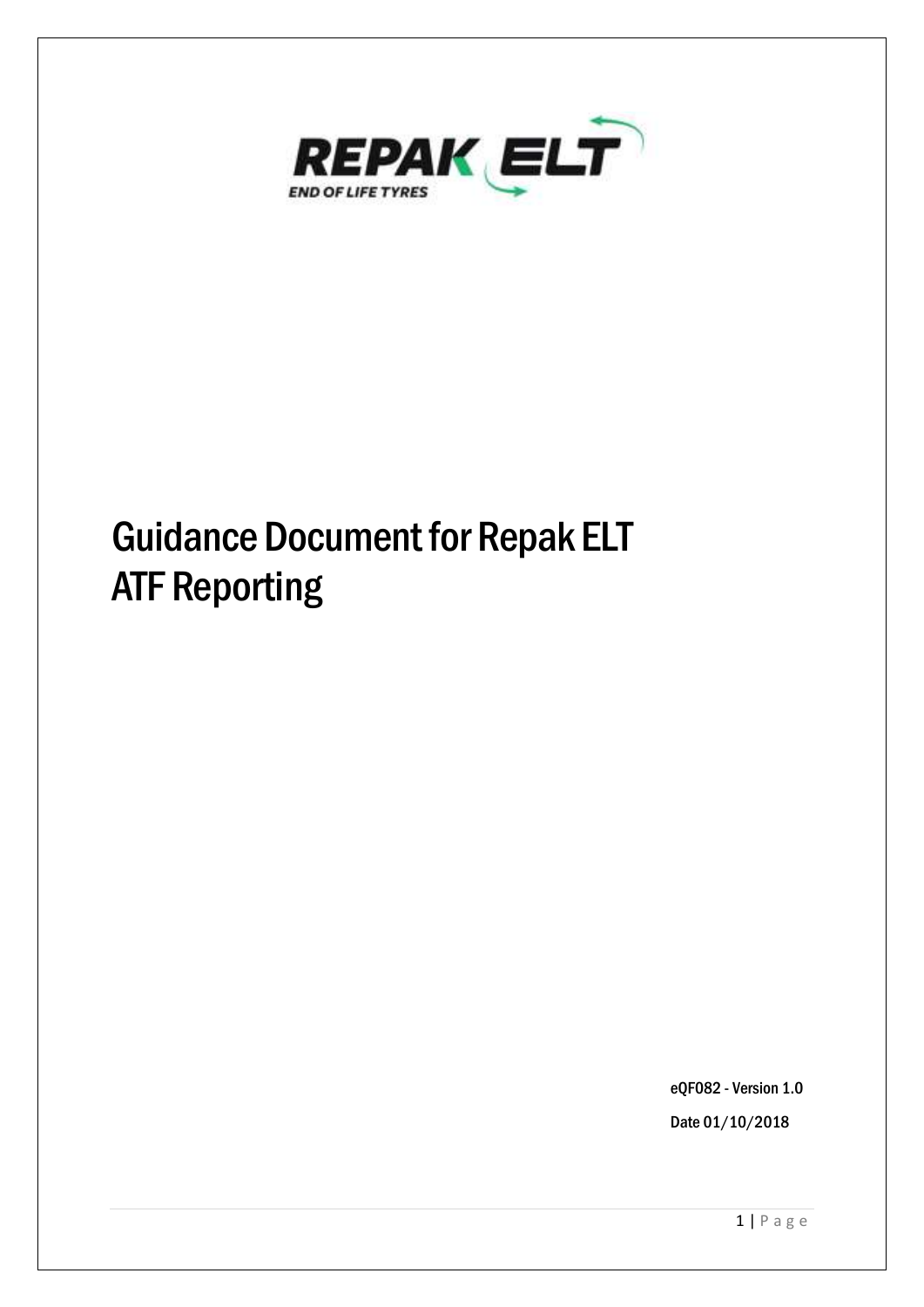# Contents

| 1.             |  |
|----------------|--|
| 2.             |  |
| 3.             |  |
| $\mathbf{4}$ . |  |
|                |  |
|                |  |
|                |  |
|                |  |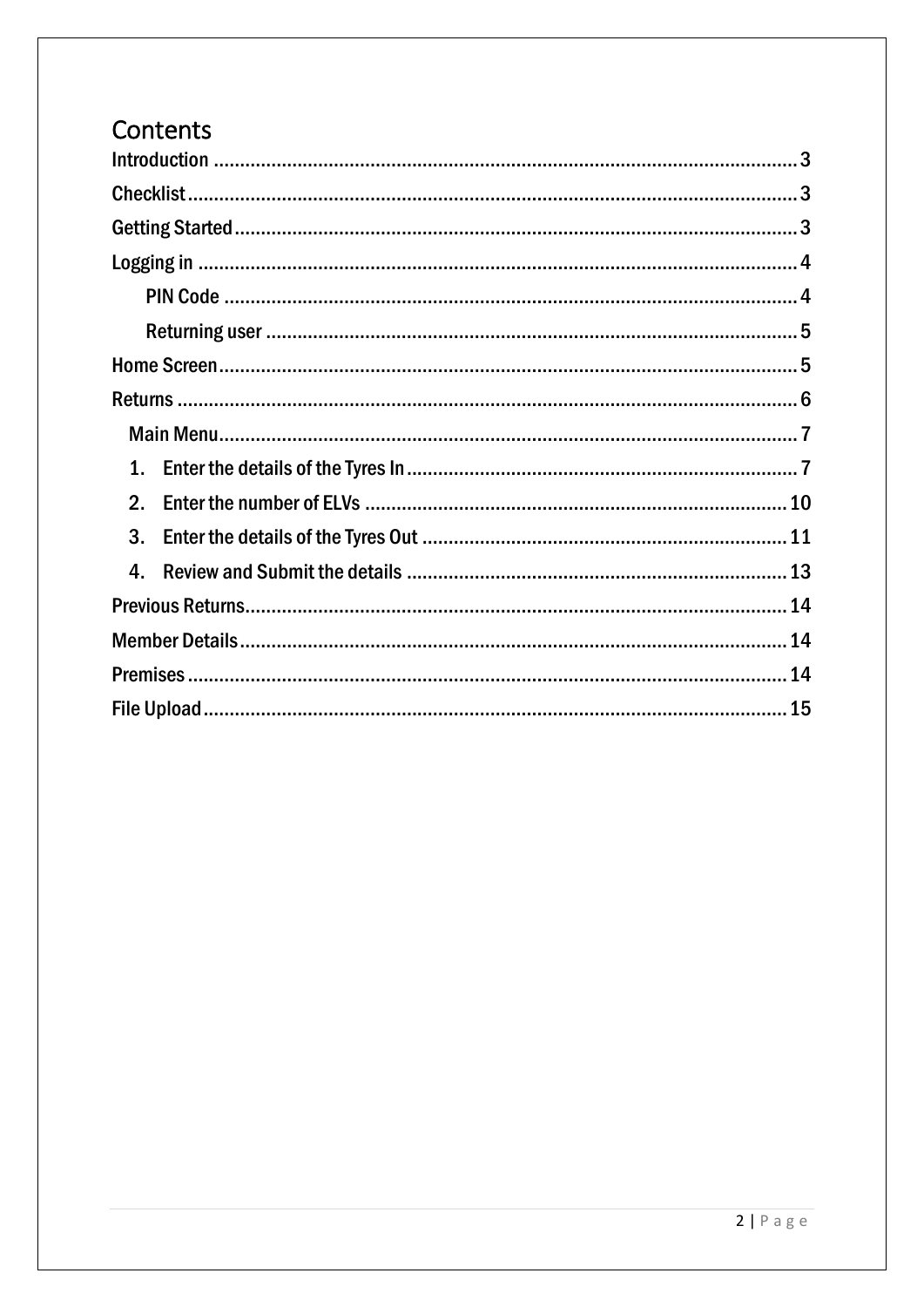#### <span id="page-2-0"></span>Introduction

Welcome to Repak ELT's reference guide to completing your ATF reporting.

The aim of this document is to assist new users with setting up their log-in details for the Returns Blackbox and to aid all users in reporting their tyre data. If you have any questions that are not addressed within this document please get in touch with Repak ELT via the contact details below:

Repak ELT contact details:

- P: (01) 4618 600
- E[: info@repakelt.ie](mailto:info@repakelt.ie)
- W[: www.repakelt.ie](http://www.repakelt.ie/)

#### <span id="page-2-1"></span>**Checklist**

When reporting you will need the following:

- 1. Username and password supplied by Repak ELT
- 2. PIN code to be created by the member
- 3. The number of tyres arising from processed ELVs or bought by you if applicable
- 4. The number of ELVs processed through to COD stage
- 5. The number of tyres sold as part-worn tyres
- 6. The number of waste tyres collected by your Authorised Waste Collector

## <span id="page-2-2"></span>Getting Started

Once a new member joins Repak ELT their Blackbox login details will be emailed within 2 days. Please email us a[t info@repakelt.ie](mailto:info@repakelt.ie) if you do not receive this information.

Email will included:

- 1. Username (your member number with an 'A', e.g. 1418A)
- 2. Password (6 character code which can contains both upper and lower case letter).

There will also be a link included which allows you to click directly from the email through to the Returns Blackbox login page. Alternatively, the login page can be accessed via a link at the top of our website [\(www.repakelt.ie\)](http://www.repakelt.ie/) or by typing the following address:

<https://www.reltretailer.ie/Account/Login.aspx>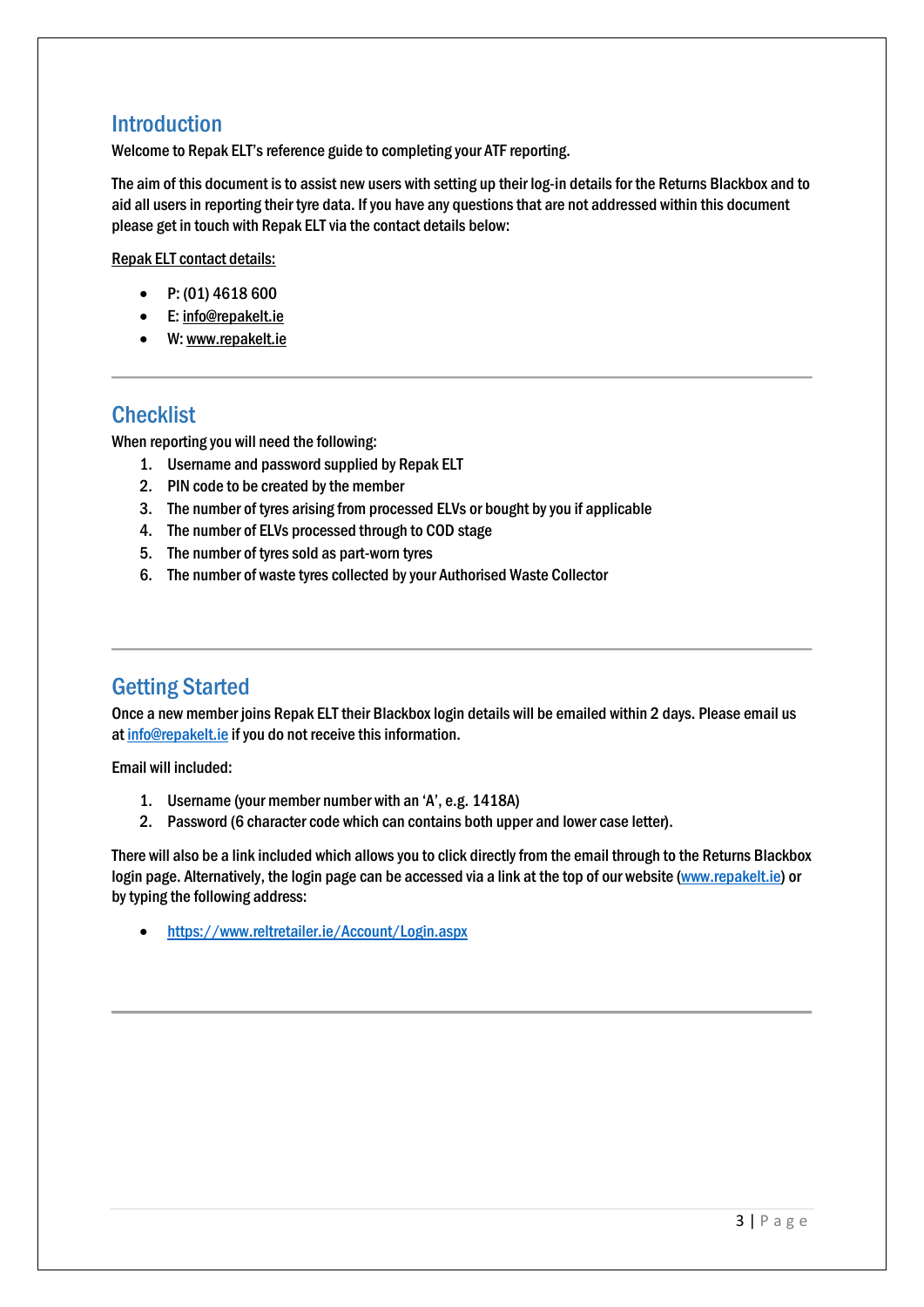## <span id="page-3-0"></span>Logging in

Once the login page is displayed you will be asked to input your Username and Password. Remember, this password is case-sensitive. If you forget or misplace your password or PIN you can reset by clicking on Forgot Password or PIN? Click here. Please see Page 17 for further instruction on resetting.

Use the original email sent by Repak ELT containing the username and password, select and copy both the username and password and paste to the relevant fields on the login page. Once completed click 'Log In'.



Please double-check that you are using the correct code if you are having trouble logging in.

#### <span id="page-3-1"></span>PIN Code

Once logged in for the first time a 4 digit PIN code is it to be created. Once entered select Continue.

| New PIN          |                                                                                                                                                                                                                                                                                                          |
|------------------|----------------------------------------------------------------------------------------------------------------------------------------------------------------------------------------------------------------------------------------------------------------------------------------------------------|
|                  | Members must create a 4 digit PIN code for additional security.                                                                                                                                                                                                                                          |
|                  | This PIN is encrypted before being stored and will only be known to the person creating it.<br>If you forget your PIN, you will need to contact RepakELT to allow you to create a new PIN.<br>If you want to change your PIN at any time, just enter the new one and it will overwrite the existing PIN. |
| <b>Enter PIN</b> |                                                                                                                                                                                                                                                                                                          |
|                  |                                                                                                                                                                                                                                                                                                          |
|                  | Continue                                                                                                                                                                                                                                                                                                 |

This PIN code is known only to the user so it is important to take note and keep it somewhere safe and accessible. Repak ELT have no record of your PIN. Should any difficulties arise we can reset it back to blank, so that you will be asked to re-create a new PIN code the next time you attempt to login.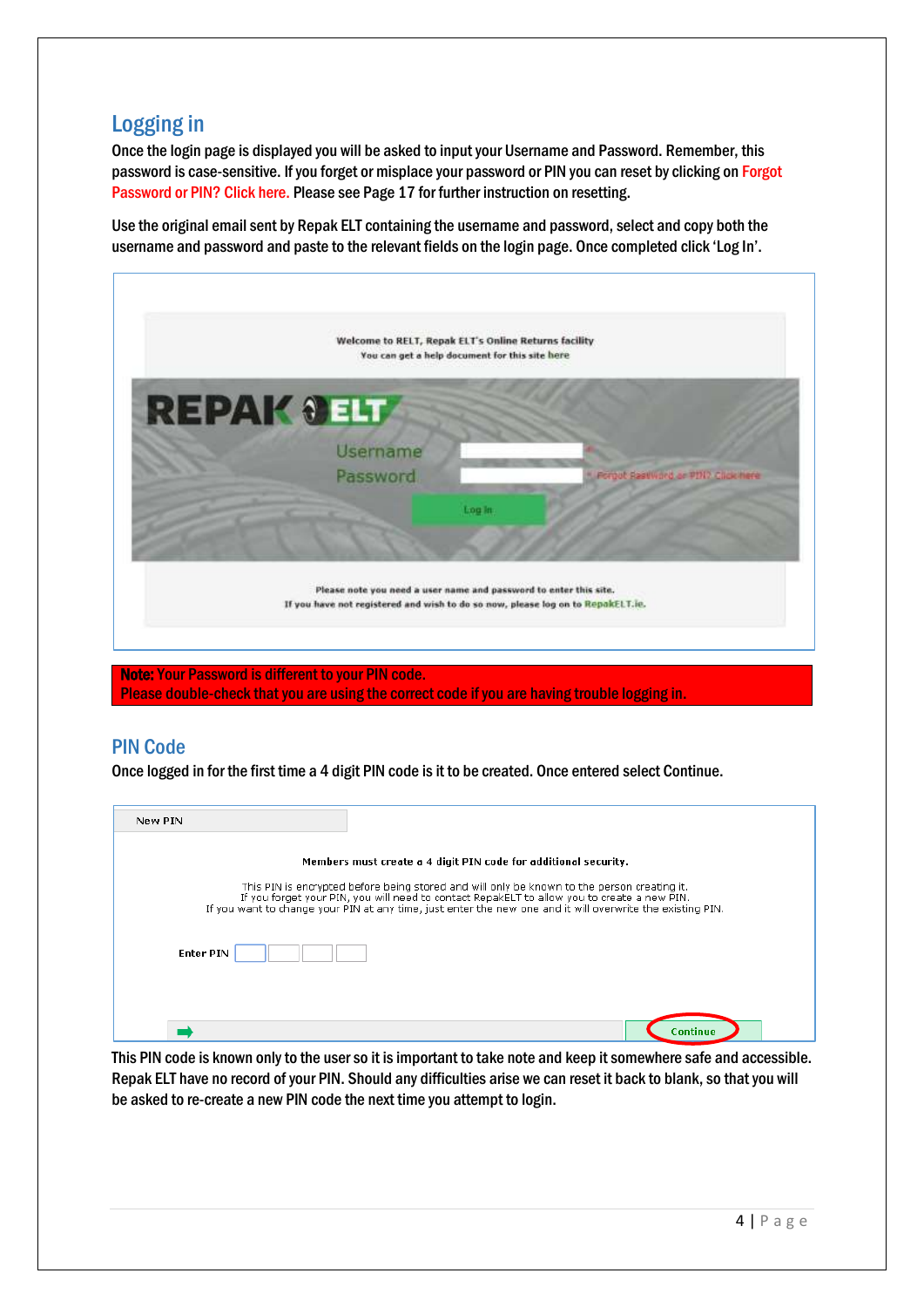#### <span id="page-4-0"></span>Returning user

If you have already previously set up a PIN code the following page will appear. You must now enter 3 of the 4 original digits created.

| End of life tyres | <b>REPAK JELT</b><br><b>Welcome to RELT</b><br><b>RepakELT's online data submission facility</b> |        |
|-------------------|--------------------------------------------------------------------------------------------------|--------|
|                   |                                                                                                  | LOGOUT |
| <b>Enter PIN</b>  |                                                                                                  |        |
|                   | Please enter the selected digits from your four digit PIN                                        |        |
|                   | Digit 1 Digit 2 Digit 3                                                                          |        |
|                   |                                                                                                  |        |
|                   | Clear                                                                                            |        |
|                   |                                                                                                  |        |
|                   | Continue                                                                                         |        |

#### <span id="page-4-1"></span>Home Screen

Once logged-in successfully you will be directed to the Returns Home Screen.

You will be presented with the main contact details of your company. Please review and if anything details need to be amended you can click on Member Details on the grey toolbar towards the top of the screen to edit the relevant information. For more information relating to the Member Details screen see the section on [page 15.](#page-13-1)

| End of life tyres      |                         |                                                                                                                            |          |                     | <b>Welcome to RELT</b>  | <b>RepakELT's online data submission facility</b> |              |        |             |
|------------------------|-------------------------|----------------------------------------------------------------------------------------------------------------------------|----------|---------------------|-------------------------|---------------------------------------------------|--------------|--------|-------------|
| HOME<br><b>RETURNS</b> | <b>PREVIOUS RETURNS</b> | MEMBER DETAILS                                                                                                             | PREMISES | <b>CONTACTS</b>     | <b>TERMS</b>            | <b>CHANGE PIN</b>                                 | <b>STOCK</b> | LOGOUT | <b>HELP</b> |
| <b>Member Details</b>  |                         |                                                                                                                            |          |                     |                         |                                                   |              |        |             |
|                        |                         | Welcome to the RepakELT online facility for Retailers.<br>Please use the tabs to record returns and maintain your details. |          |                     |                         |                                                   |              |        |             |
| Name                   |                         | Repak ELT Test Account                                                                                                     |          | Repak No.           |                         | 1418                                              |              |        |             |
| <b>Trading As</b>      | foobarbaz               |                                                                                                                            |          |                     | <b>Registration No.</b> | foobarbaz                                         |              |        |             |
| <b>Address</b>         | foobarbaz               |                                                                                                                            |          | <b>Telephone</b>    |                         | foobarbaz                                         |              |        |             |
|                        | foobarbaz               |                                                                                                                            |          | Email               |                         | info@repakelt.ie                                  |              |        |             |
|                        | foobarbaz               |                                                                                                                            |          | Website             |                         | foobarbaz                                         |              |        |             |
| County                 | foobarbaz               |                                                                                                                            |          | <b>Main Contact</b> |                         | Mark Gillick                                      |              |        |             |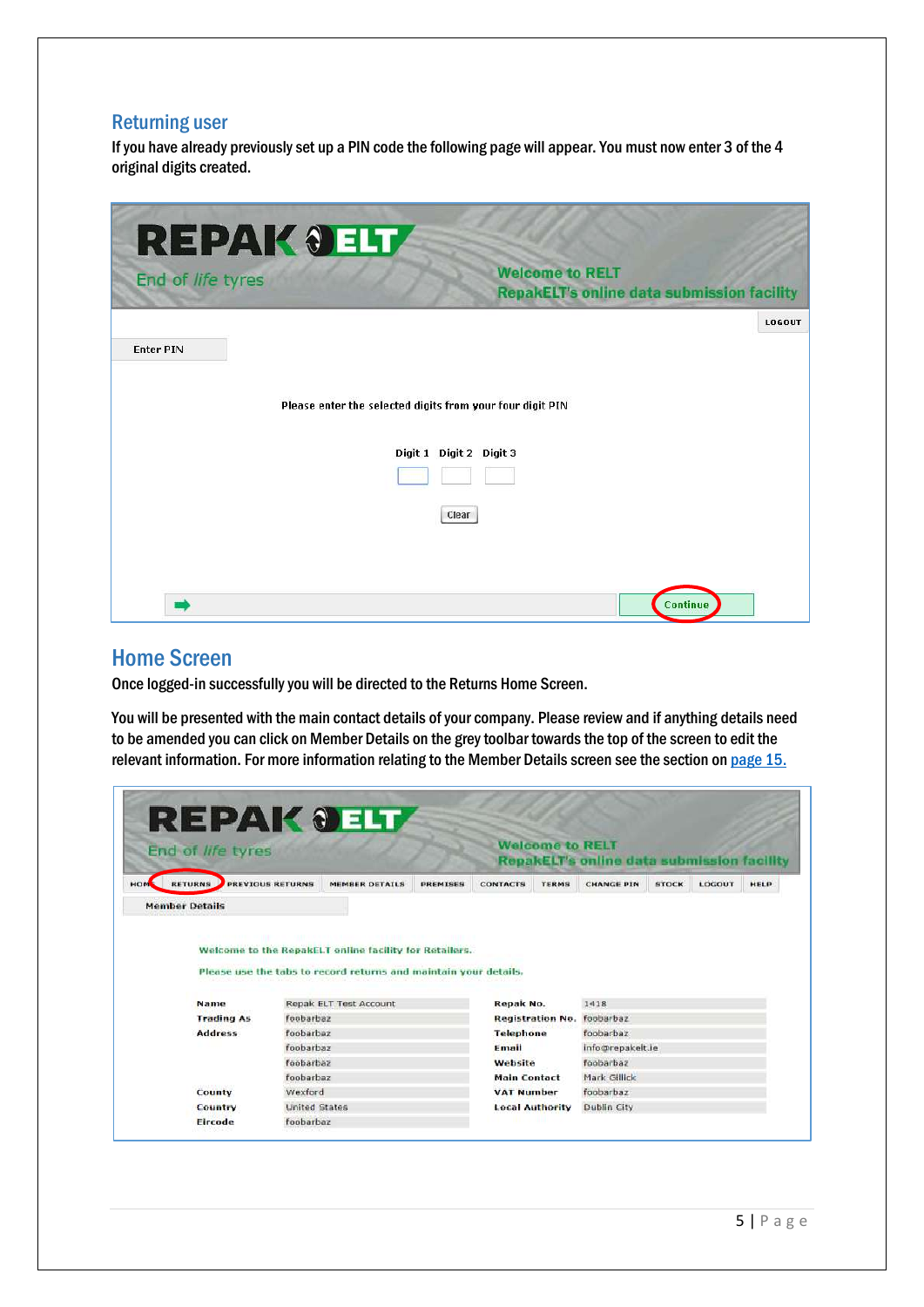#### <span id="page-5-0"></span>**Returns**

Once all of your contact details have been reviewed, click on Returns from the grey toolbar to begin entering the reporting data. You will be presented with a list of reporting returns due/ overdue. Select whichever Return Month you would like to begin with.

| RETURNS PREVIOUS RETURNS             |                                 | <b>HEMBER DETAILS</b>                                                 | PREMISES | <b>CONTACTS</b> | <b>TERMS</b> | RepakELT's online data submission facility<br><b>CHANGE PIN</b> | <b>STOCK</b> | LOCOUT |
|--------------------------------------|---------------------------------|-----------------------------------------------------------------------|----------|-----------------|--------------|-----------------------------------------------------------------|--------------|--------|
| <b>Enter Returns</b>                 |                                 |                                                                       |          |                 |              |                                                                 |              |        |
|                                      |                                 |                                                                       |          |                 |              |                                                                 |              |        |
|                                      |                                 |                                                                       |          |                 |              |                                                                 |              |        |
|                                      |                                 | Welcome to the RepakELT unline facility for Retailers.                |          |                 |              |                                                                 |              |        |
|                                      |                                 |                                                                       |          |                 |              |                                                                 |              |        |
|                                      | Your last submitted return was: |                                                                       |          |                 |              |                                                                 |              |        |
| Period                               | December 2015                   |                                                                       |          |                 |              |                                                                 |              |        |
| Date.                                | 03 October 2017                 |                                                                       |          |                 |              |                                                                 |              |        |
|                                      |                                 |                                                                       |          |                 |              |                                                                 |              |        |
|                                      |                                 |                                                                       |          |                 |              |                                                                 |              |        |
|                                      |                                 | Please select the return you want to complete from the following list |          |                 |              |                                                                 |              |        |
|                                      |                                 |                                                                       |          |                 |              |                                                                 |              |        |
| $+$ March 2016                       |                                 |                                                                       |          |                 |              |                                                                 |              |        |
|                                      |                                 |                                                                       |          |                 |              |                                                                 |              |        |
| <b>Statement</b><br>· September 2016 |                                 |                                                                       |          |                 |              |                                                                 |              |        |

The first details required relate to the person filling in the returns data. Here you are asked for some basic contact details in case there are any follow-up questions. The first text field \*Submitted by (Name)) is the only field which is mandatory. You may fill out the rest of the fields as you deem appropriate. Once finished click 'Save & Continue towards the bottom right. This will bring you to the Main Menu.

|              | End of life tyres            |                  |                       |          |                    | <b>Welcome to RELT</b> | <b>RepakELT's online data submission facility</b> |              |        |      |
|--------------|------------------------------|------------------|-----------------------|----------|--------------------|------------------------|---------------------------------------------------|--------------|--------|------|
| <b>HOFIE</b> | <b>RETURNS</b>               | PREVIOUS RETURNS | <b>HEMBER DETAILS</b> | PREMISES | <b>CONTACTS</b>    | <b>TERMS</b>           | <b>CHANGE PIN</b>                                 | <b>STOCK</b> | LOGOUT | HELP |
|              | <b>Enter Return</b>          |                  | Repak No.: 1418       |          | Period: March 2016 |                        |                                                   |              |        |      |
|              | Name: Repak ELT Test Account |                  |                       |          |                    |                        |                                                   |              |        |      |
|              | By (Name)<br>Position        | Cannot be blank  |                       | Email    | Telephone          |                        |                                                   |              |        |      |
|              | Notes                        |                  |                       |          |                    |                        |                                                   |              |        |      |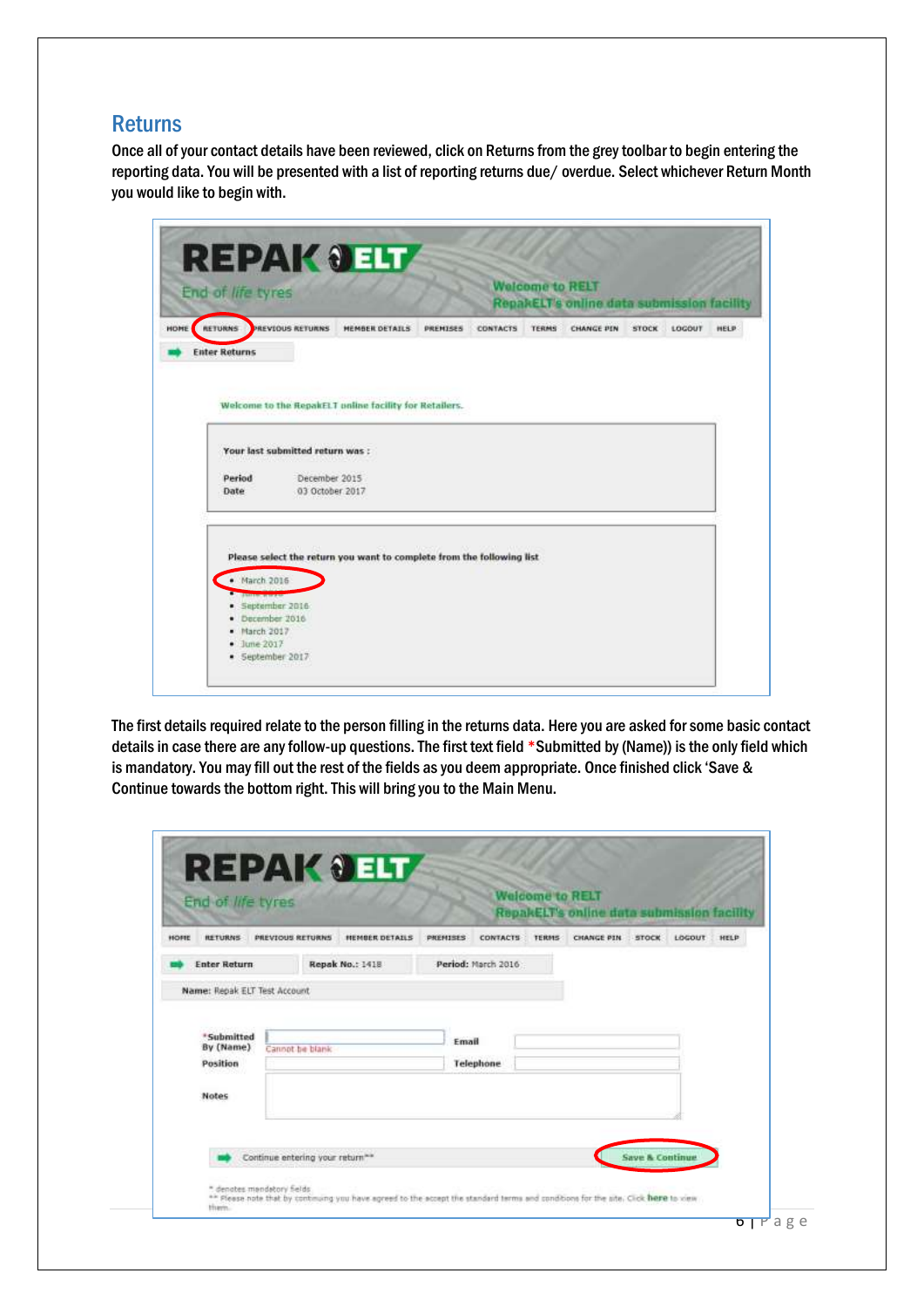#### <span id="page-6-0"></span>Main Menu

Main Menu is where the main reporting data is inputted.

You will need to progress following the number sequence line by line before eventually clicking 'Review 'and then 'Submit' at which point the data becomes read-only and is submitted to Repak ELT. Up until you click on 'Submit' you are able to go in and out of the information as you need to and it will be saved from session to session.

|             |                  | End of life tyres                                                                |                                    |          |                      | <b>Welcome to RELT</b> | RepakELT's online data submission facility |              |        |             |
|-------------|------------------|----------------------------------------------------------------------------------|------------------------------------|----------|----------------------|------------------------|--------------------------------------------|--------------|--------|-------------|
| <b>HOHE</b> | <b>RETURNS</b>   | PREVIOUS RETURNS                                                                 | <b>HEHBER DETAILS</b>              | PREMISES | <b>CONTACTS</b>      | <b>TERNS</b>           | <b>SECURITY</b>                            | <b>STOCH</b> | LOGOUT | <b>HELP</b> |
|             | <b>Main Menu</b> |                                                                                  | <b>Repak No.: 1418</b>             |          | Period: October 2017 |                        |                                            |              |        |             |
|             |                  | Name: Repak ELT Test Account                                                     |                                    |          |                      |                        |                                            |              |        |             |
|             |                  | Please complete the steps below in sequence<br>Enter the details of the Tyres In |                                    |          |                      | <b>Tyres In</b>        |                                            |              |        |             |
|             |                  |                                                                                  |                                    |          |                      |                        |                                            |              |        |             |
| 1.          |                  |                                                                                  |                                    |          |                      |                        |                                            |              |        |             |
|             | 2.               | Enter the number of ELVs                                                         |                                    |          |                      |                        | <b>RXVs</b>                                |              |        |             |
|             | 3.               |                                                                                  | Enter the details of the Tyres Out |          |                      |                        | Tyres Out                                  |              |        |             |

As you work through the reporting lines they will change from Blue to Green as you progress. These must all be completed in order for the next line to become editable (blue). All lines above will be green by the time you reach the Review stage (which will be blue) and then with in this section clicking submit to send the data to Repak ELT. You will then be able to print your return for your records.

## Inputting Data

## <span id="page-6-1"></span>1. Enter the details of the Tyres In

This is where you will record the amount of tyres taken in to your business in the given period. If you have more than one premises you will need to report for the total amount (or that premises will login and submit their own records).

The tyre information will need to be broken down by tyre category and the amount of tyres per category.

The Tyre Category drop down list contains all the following categories:

- Agricultural
- Construction
- Industrial
- Motorcycle
- Part Worn/Used
- Passenger Car/ Van/ 4x4
- Retreads
- Truck/Bus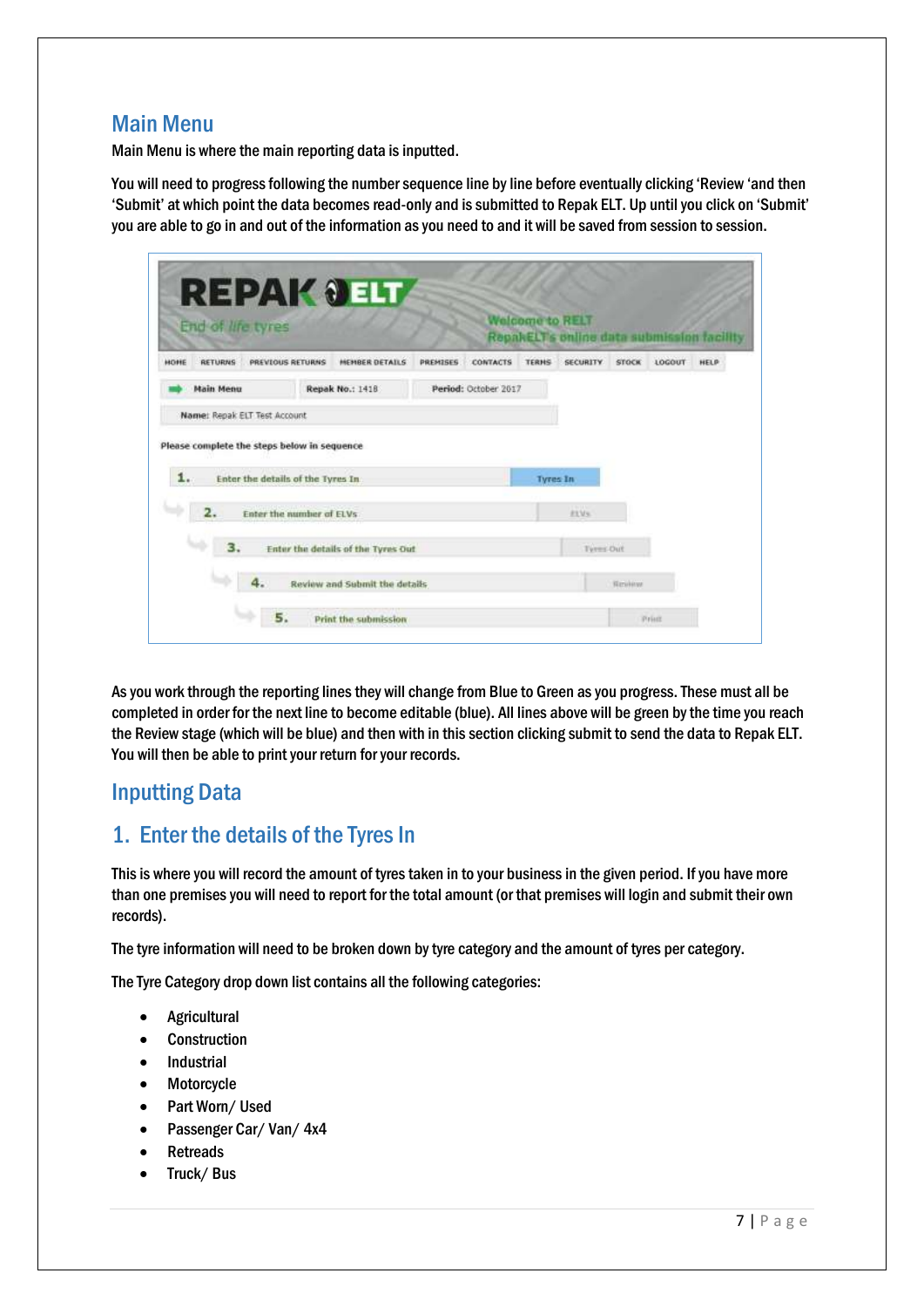Select the appropriate Tyre Category before moving onto the Source Category list.

| <b>MOMS</b> | <b>RETURNS</b>               | <b>PREVIOUS RETURNS</b>                                                                                          | <b>MEMBER DETAILS</b> | <b>PREMISES</b> | CONTACTS             | TERMS | <b>SECURITY</b> | STOCK | LOCOUT<br>HELP |
|-------------|------------------------------|------------------------------------------------------------------------------------------------------------------|-----------------------|-----------------|----------------------|-------|-----------------|-------|----------------|
|             | Details of Tyres In          | Repak No.: 1418                                                                                                  |                       |                 | Period: October 2017 |       |                 |       |                |
|             |                              |                                                                                                                  |                       |                 | Return to main menu  |       |                 |       | main menu      |
|             |                              |                                                                                                                  |                       |                 | Proceed to next step |       |                 |       | <b>Next</b>    |
|             |                              | Enter tyre quantities received by you in the period.                                                             |                       |                 |                      |       |                 |       |                |
|             | a more detailed explanation. | Note: Hover over the column headings below for a brief explanation of what they mean or click on the heading for |                       |                 |                      |       |                 |       |                |
|             | <b>Tyre Category</b>         |                                                                                                                  | <b>Type Source</b>    |                 |                      |       | Quantity        |       |                |

In the Source section, General Public has been saved within the drop down menu.

| <b>RETURNS</b>                           | <b>PRÉVIOUS RETURNS</b>      | <b>HEHBER DETAILS</b><br>PREMISES                                                                                | CONTACTS             | RepartELTs online data submission facility<br><b>SECURITY</b><br>TERMS | <b>STOCK</b> | LOCOUT<br><b>HELP</b> |
|------------------------------------------|------------------------------|------------------------------------------------------------------------------------------------------------------|----------------------|------------------------------------------------------------------------|--------------|-----------------------|
| <b>Details of Tyres In</b>               | Repak No.: 1418              |                                                                                                                  | Period: October 2017 |                                                                        |              |                       |
|                                          |                              |                                                                                                                  | Return to main menu  |                                                                        |              | main menu             |
|                                          |                              |                                                                                                                  |                      |                                                                        |              |                       |
|                                          |                              | Enter tyre quantities received by you in the period.                                                             | Proceed to next step |                                                                        |              | <b>Next</b>           |
|                                          | a more detailed explanation. | Note: Hover over the column headings below for a brief explanation of what they mean or click on the heading for |                      |                                                                        |              |                       |
| <b>Tyre Category</b><br>Part Worn / Used | TVD<br>$\dddot{\bullet}$     | Source<br>Please select                                                                                          |                      | Quantity<br>Sayo                                                       |              |                       |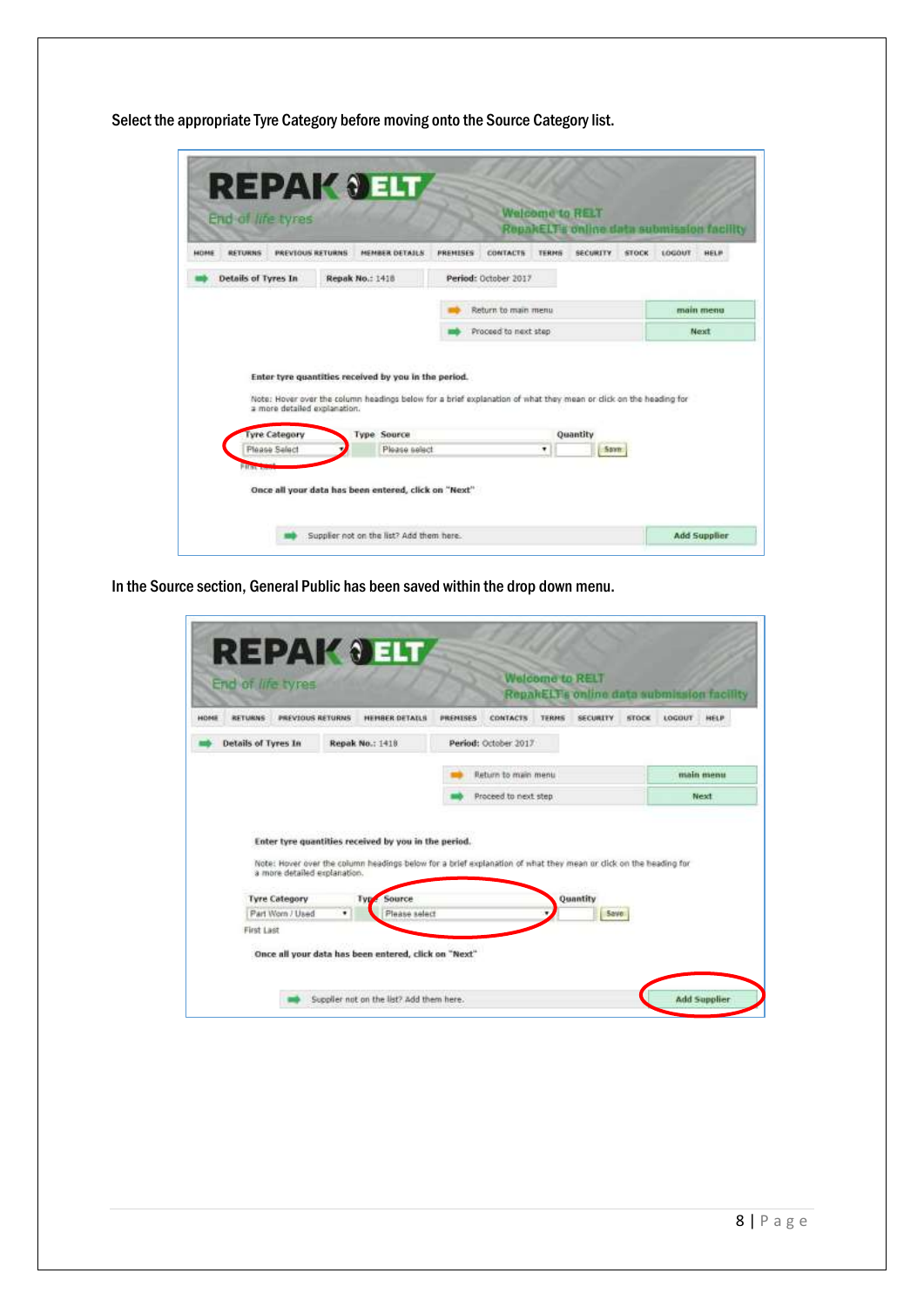## Adding Supplier

The second drop down list titled Source relates to Suppliers from whom you received tyres.

When reporting for the first time you will need to add your suppliers into this list. To do so click Add Supplier towards the bottom right. This will open up a new screen where you will be able to enter the number of your supplier before clicking 'OK'.

This number can be found on the Members List by following this lin[k https://repakelt.ie/member](https://repakelt.ie/member-list/?operator=&county)[list/?operator=&county.](https://repakelt.ie/member-list/?operator=&county) You will need to open a new web page to look up the number on the members list as it cannot be searched while logged in to the returns site. If your supplier is not listed please contact [info@repakelt.ie.](mailto:info@repakelt.ie)

Should you have more than one supplier you can go back in to 'Add Supplier' as often as required. Once added, your suppliers will always be listed for future reporting. If you have a lot of suppliers and think this might take you a considerable amount of time then you can get in touch with Repak ELT and we can upload the relevant Suppliers to the Blackbox on your behalf.

| <b><i>BETURNS</i></b> | PREVIOUS RETURNS | <b>HENBER DETAILS</b> | <b>CONTACTS</b><br><b>ANENISES</b> | <b>TERRIS</b><br><b>CHANGE PIN</b> | <b>STOCK</b><br>LOCOUT<br>HIGLP                                                                                                                                                                                         |
|-----------------------|------------------|-----------------------|------------------------------------|------------------------------------|-------------------------------------------------------------------------------------------------------------------------------------------------------------------------------------------------------------------------|
| Add supplier          |                  |                       |                                    |                                    |                                                                                                                                                                                                                         |
|                       |                  |                       | Cancel                             |                                    | <b>Hock</b>                                                                                                                                                                                                             |
|                       |                  |                       |                                    |                                    |                                                                                                                                                                                                                         |
|                       |                  |                       |                                    |                                    |                                                                                                                                                                                                                         |
|                       |                  |                       |                                    |                                    |                                                                                                                                                                                                                         |
|                       |                  |                       |                                    |                                    |                                                                                                                                                                                                                         |
|                       |                  | supplier.<br>Number   |                                    |                                    | Please enter the unique member number for the supplier, You can find this on the RepakELT Web Site<br>If the supplier is not listed on the web site, then please contact RepaktLT directly to obtain the number for the |

Once your Suppliers have been uploaded they will become visible in the Supplier drop down list. Click on the relevant supplier and then finally add the number of tyres you were supplied from the business. Once this is complete, click Save to the right of the row. Your data has now been recorded.

|                     | <b>PREVIOUS RETURNS</b>      | <b>CHARGE DETAILS</b> | PERFICIEN<br><b>SECURITY</b><br>CONTACTS<br><b>TEACHES</b>                                                      | LOGICALT<br><b>HELP</b><br><b>NTOCH</b> |
|---------------------|------------------------------|-----------------------|-----------------------------------------------------------------------------------------------------------------|-----------------------------------------|
| Details of Tyres In |                              | Repak No.: 1418       | Period: October 2017                                                                                            |                                         |
|                     |                              |                       | Return to realn menu                                                                                            | main memu                               |
|                     |                              |                       | Proceed to next step                                                                                            | Noist                                   |
|                     | a more detailed explanation. |                       | Note: Hover over the column headings below for a brief explanation of what they mean or dick on the heading far |                                         |
| <b>Tyre Categog</b> |                              | <b>Type Source</b>    | Quantity                                                                                                        |                                         |
|                     |                              |                       | General Public<br>200<br>$\cdot$ .                                                                              | Sans.                                   |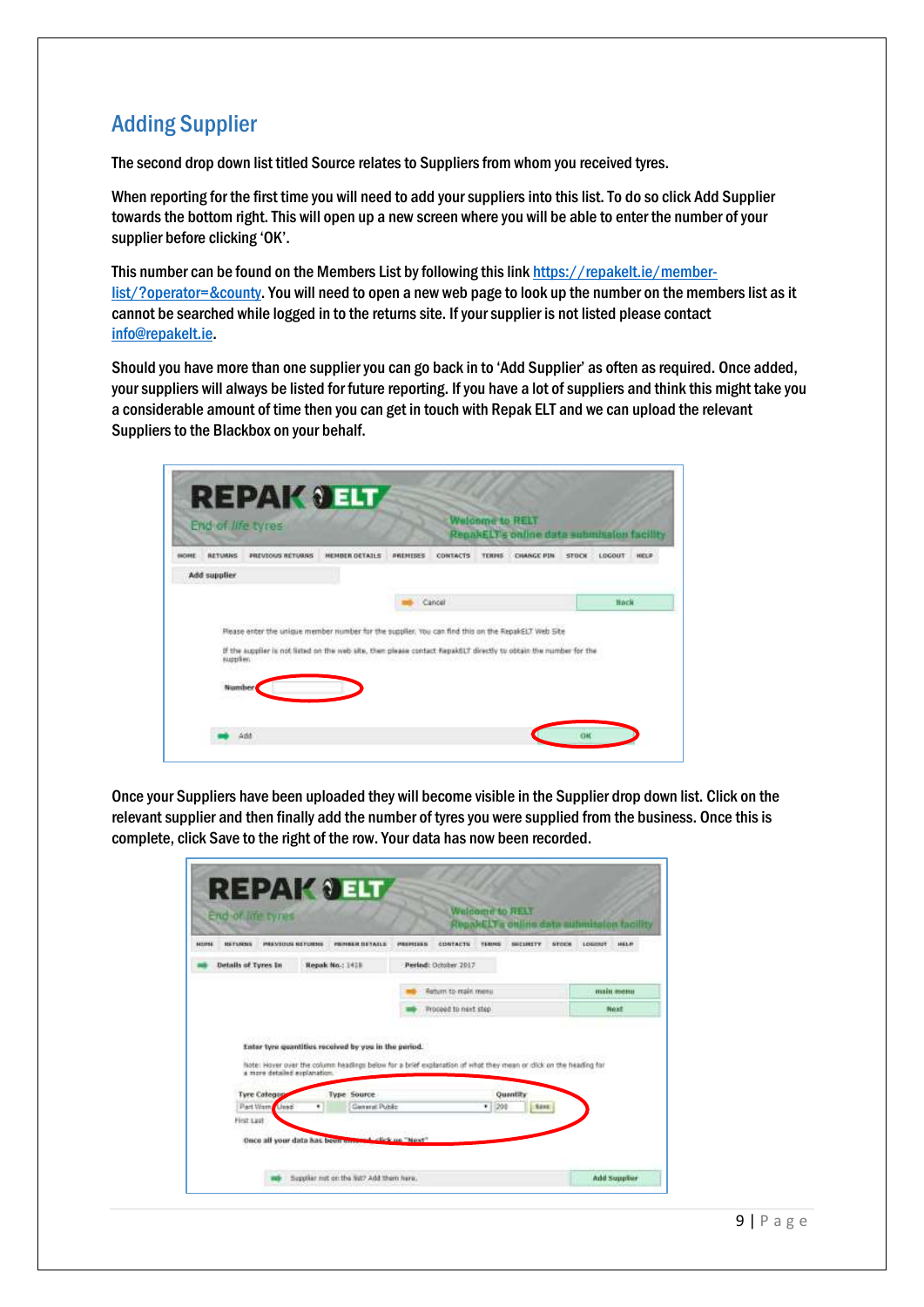When you are happy that all the relevant data has been added click on Proceed to next step- Next towards the top right. This will bring you to the next section 2. Enter the number of ELVs

| RETURNS             | PREVIOUS RETURNS                  |                  | <b>HEMBER DETAILS</b>                                                                                            | <b>DREMINES</b> | CONTACTS             | <b>TERRIS</b> | <b>SECURITY</b> | <b>STOCK</b>          | RepakELT's online data submission facility<br>LOGUUT<br><b>HELP</b> |
|---------------------|-----------------------------------|------------------|------------------------------------------------------------------------------------------------------------------|-----------------|----------------------|---------------|-----------------|-----------------------|---------------------------------------------------------------------|
| Details of Tyres In |                                   | Repak No.: 1418  |                                                                                                                  |                 | Period: October 2017 |               |                 |                       |                                                                     |
|                     |                                   |                  |                                                                                                                  |                 | Return to main menu  |               |                 |                       | main menu                                                           |
|                     |                                   |                  |                                                                                                                  |                 |                      |               |                 |                       |                                                                     |
|                     |                                   |                  | Enter tyre quantities received by you in the period.                                                             |                 | Proceed to next step |               |                 |                       | Next.                                                               |
|                     | a more detailed explanation.      |                  | Note: Hover over the column headings below for a brief explanation of what they mean or click on the heading for |                 |                      |               |                 |                       |                                                                     |
|                     | <b>Tyre Category</b>              |                  | <b>Type Source</b>                                                                                               |                 |                      |               | Quantity        |                       |                                                                     |
|                     | Part Worn / Used<br>Please Select | <b>ELV</b><br>۲. | General Public<br>Please select                                                                                  |                 |                      | 200<br>٠      |                 | Change<br><b>Savu</b> | Defete                                                              |

## <span id="page-9-0"></span>2. Enter the number of ELVs

The inputs row has now turned green and the ELV's row has turned blue, therefore, you may now click and enter the data.

|                        | End of life tyres                           |                                    |                        |                      | <b>Walcome to RELT</b> | RepakELT's online data submission facility |              |               |             |
|------------------------|---------------------------------------------|------------------------------------|------------------------|----------------------|------------------------|--------------------------------------------|--------------|---------------|-------------|
| <b>RETURNS</b><br>HONE | <b>PREVIOUS RETURNS</b>                     | <b>MEMBER DETAILS</b>              | <b><i>DRENTSES</i></b> | CONTACTS             | <b>TERMS</b>           | <b>SECURITY</b>                            | <b>STOCK</b> | <b>LOCOUT</b> | <b>HELP</b> |
| <b>Main Menu</b>       |                                             | <b>Repak No.: 1418</b>             |                        | Period: October 2017 |                        |                                            |              |               |             |
|                        | Name: Repak ELT Test Account                |                                    |                        |                      |                        |                                            |              |               |             |
|                        | Please complete the steps below in sequence |                                    |                        |                      |                        |                                            |              |               |             |
|                        | Enter the details of the Tyres In           |                                    |                        |                      | <b>Tyres In</b>        |                                            |              |               |             |
| 1.<br>2.               | Enter the number of ELVs                    |                                    |                        |                      |                        | ELVS                                       |              |               |             |
| 3.                     |                                             | Enter the details of the Tyres Out |                        |                      |                        | <b>Tyres Out</b>                           |              |               |             |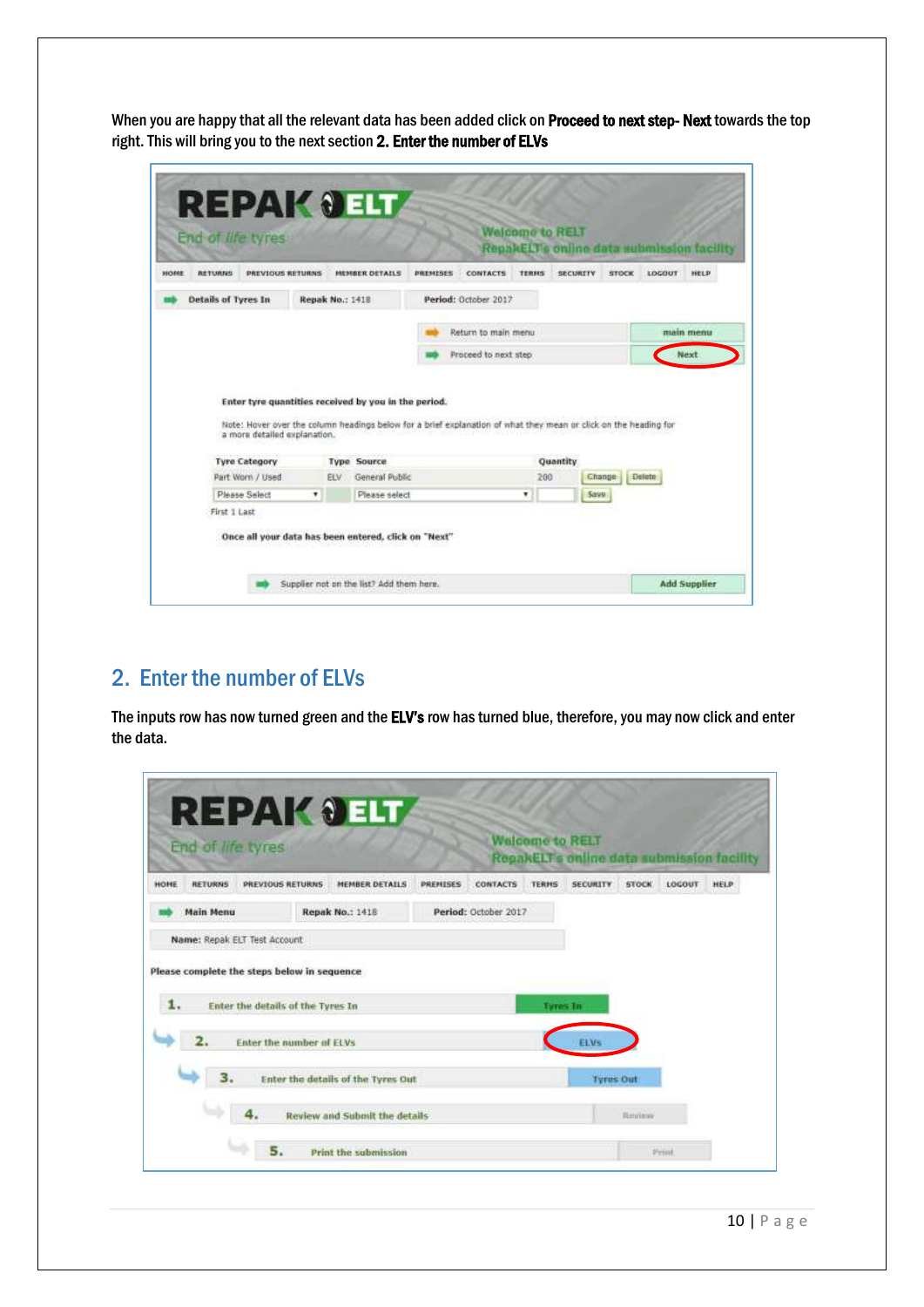Enter the number of ELVs for the period and click Save.

| <b>RETURNS</b><br><b>SEQPIE</b> | <b>PREVIOUS RETURNS</b> | MEMBER DETAILS  | <b>PREMISES</b> | <b>CONTACTS</b>      | <b>TERMS</b> | <b>SECURITY</b> | <b>STOCK</b> | <b>LOGOUT</b> | <b>HELP</b> |
|---------------------------------|-------------------------|-----------------|-----------------|----------------------|--------------|-----------------|--------------|---------------|-------------|
| <b>ELVs</b>                     |                         | Repak No.: 1418 |                 | Period: October 2017 |              |                 |              |               |             |
|                                 |                         |                 |                 | Return to main menu  |              |                 |              |               | main menu   |
|                                 |                         |                 |                 | Proceed to next step |              |                 |              |               | Next        |

When you are happy that all the relevant data has been added click on Proceed to next step- Next towards the top right. This will bring you to the next section 3. Enter the details of the Tyres Out

## <span id="page-10-0"></span>3. Enter the details of the Tyres Out

In this section enter tyre quantities collected from you, or tyres sold by you, in the period.

#### **Collections**

Here you will enter the information relating to waste tyres collected by your waste collector from your premise. If you have more than one premises you will need to report for the total amount from all your premises.

|             | End of life tyres    |                             |                                                                                                                  |          |                      | <b>Walcome to RELT</b> | RepartELT's online data submission facility |              |               |             |
|-------------|----------------------|-----------------------------|------------------------------------------------------------------------------------------------------------------|----------|----------------------|------------------------|---------------------------------------------|--------------|---------------|-------------|
| <b>HOME</b> | <b>RETURNS</b>       | <b>PREVIOUS RETURNS</b>     | <b>HEHBER DETAILS</b>                                                                                            | PREMISES | <b>CONTACTS</b>      | <b>TERNS</b>           | <b>SECURITY</b>                             | <b>STOCK</b> | <b>LOCOUT</b> | <b>HELP</b> |
|             | Details of Tyres Out |                             | <b>Repak No.: 1418</b>                                                                                           |          | Period: October 2017 |                        |                                             |              |               |             |
|             |                      |                             |                                                                                                                  |          |                      |                        |                                             |              |               |             |
|             |                      |                             | Enter tyre quantities collected from you, or tyres sold by you, in the period.                                   |          | Return to main menu  |                        |                                             |              |               | main menu.  |
|             |                      | a more detailed explanation | Note: Hover over the column headings below for a brief explanation of what they mean or click on the heading for |          |                      |                        |                                             |              |               |             |
|             | <b>Tyre Category</b> |                             | <b>Authorised Collector</b>                                                                                      |          | Quantity             |                        |                                             |              |               |             |
|             | Please Select        |                             | Please Select<br>٠                                                                                               |          | ٠                    |                        |                                             | <b>Save:</b> |               |             |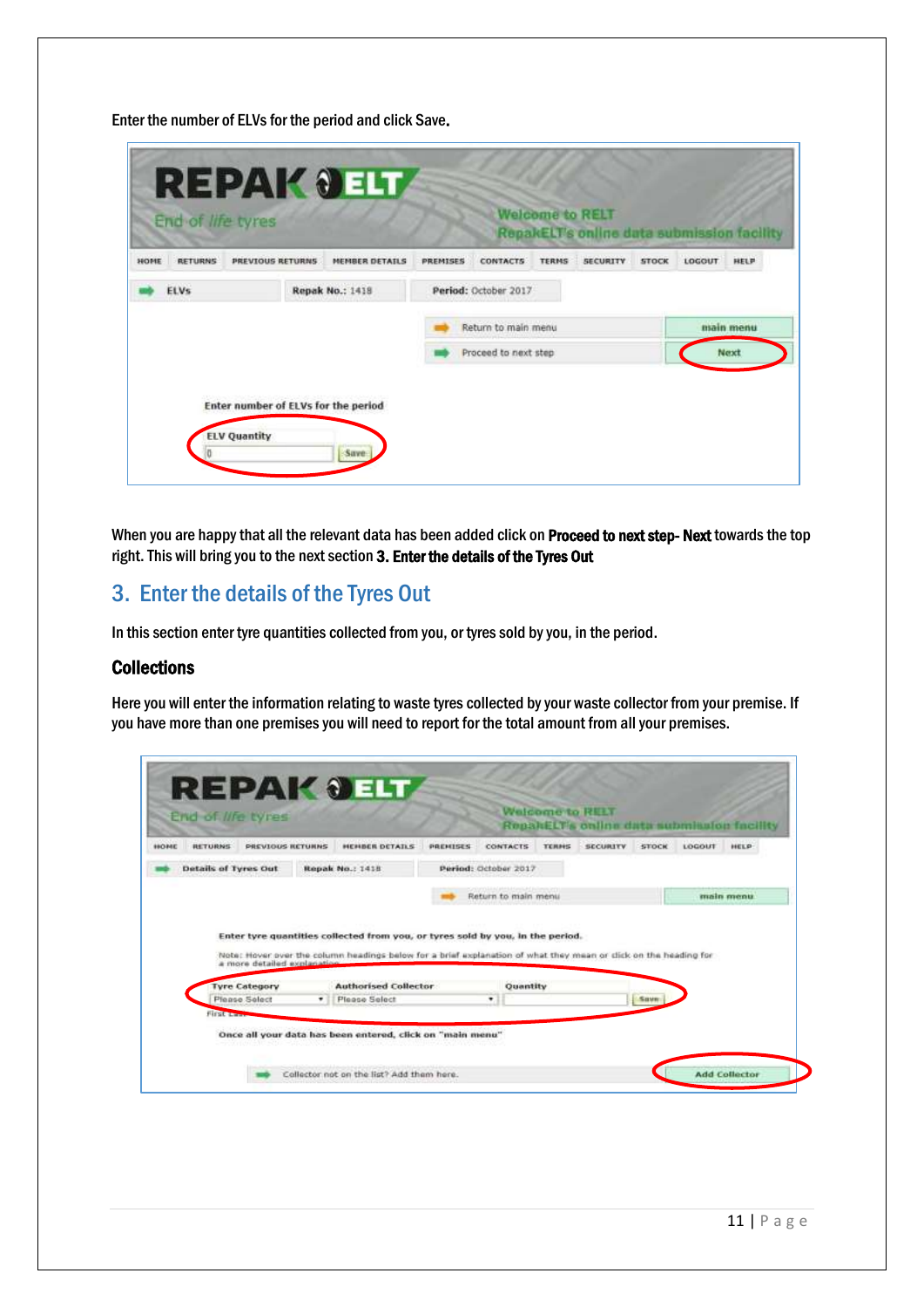Again, select the appropriate Tyre Category. Then select Authorised Collector, finally, the number of tyres collected in that period.

When reporting for the first time you can add your waste collector into this list. To do so click Add Collector towards the bottom right. This will open up a new screen where you will be able to select from a drop down menu before clicking 'Save & Continue'.

|             |                | End of life tyres                                         |                       |          |          | <b>Welcome to RELT</b> | RepairELT's online data submission facility |              |        |      |
|-------------|----------------|-----------------------------------------------------------|-----------------------|----------|----------|------------------------|---------------------------------------------|--------------|--------|------|
| HOME        | <b>RETURNS</b> | <b>PREVIOUS RETURNS</b>                                   | <b>HENBER DETAILS</b> | PREMISES | CONTACTS | <b>TERMS</b>           | <b>CHANGE PTN</b>                           | <b>STOCK</b> | LOCOUT | HELP |
| Add To List |                |                                                           |                       |          |          |                        |                                             |              |        |      |
|             |                |                                                           |                       |          | Cancel   |                        |                                             |              | Back   |      |
|             |                |                                                           |                       |          |          |                        |                                             |              |        |      |
|             |                | Please select the Collector from the selection list below |                       |          |          |                        |                                             |              |        |      |
|             |                | Collector Crossmore Transport Ltd                         |                       |          |          |                        |                                             |              |        |      |

#### Sales

Select the appropriate Tyre Category before moving onto the Authorised Collector drop down menu. When logging sales this is also under the Authorised Collector heading. The word Sales is pre-saved. Enter the quantity and click save.

When you are happy that all the relevant data has been added click on save. When all the required data has been inputted click Main Menu to return to this screen.

| <b>Details of Tyres Out</b><br>Repak No.: 1418<br>Period: October 2017<br>Return to main menu<br>Enter tyre quantities collected from you, or tyres sold by you, in the period. | main menu        |     |                      |  |
|---------------------------------------------------------------------------------------------------------------------------------------------------------------------------------|------------------|-----|----------------------|--|
|                                                                                                                                                                                 |                  |     |                      |  |
|                                                                                                                                                                                 |                  |     |                      |  |
|                                                                                                                                                                                 |                  |     |                      |  |
|                                                                                                                                                                                 |                  |     |                      |  |
|                                                                                                                                                                                 |                  |     |                      |  |
|                                                                                                                                                                                 |                  |     |                      |  |
| Note: Hover over the column headings below for a brief explanation of what they mean or click on the heading for                                                                |                  |     |                      |  |
| a more detailed explanation.                                                                                                                                                    |                  |     |                      |  |
|                                                                                                                                                                                 |                  |     |                      |  |
| <b>Authorised Collector</b><br>Quantity<br><b>Tyre Category</b>                                                                                                                 |                  |     |                      |  |
| Part Worn / Used<br>Sales<br>100                                                                                                                                                | Delete<br>Change |     |                      |  |
|                                                                                                                                                                                 | Delote<br>Change | 100 | Test (Test)          |  |
| Passenger Car/Van/4x4                                                                                                                                                           | Save.            | ٠   | <b>Please Select</b> |  |
| Please Select                                                                                                                                                                   |                  |     |                      |  |
| First 1 Last                                                                                                                                                                    |                  |     |                      |  |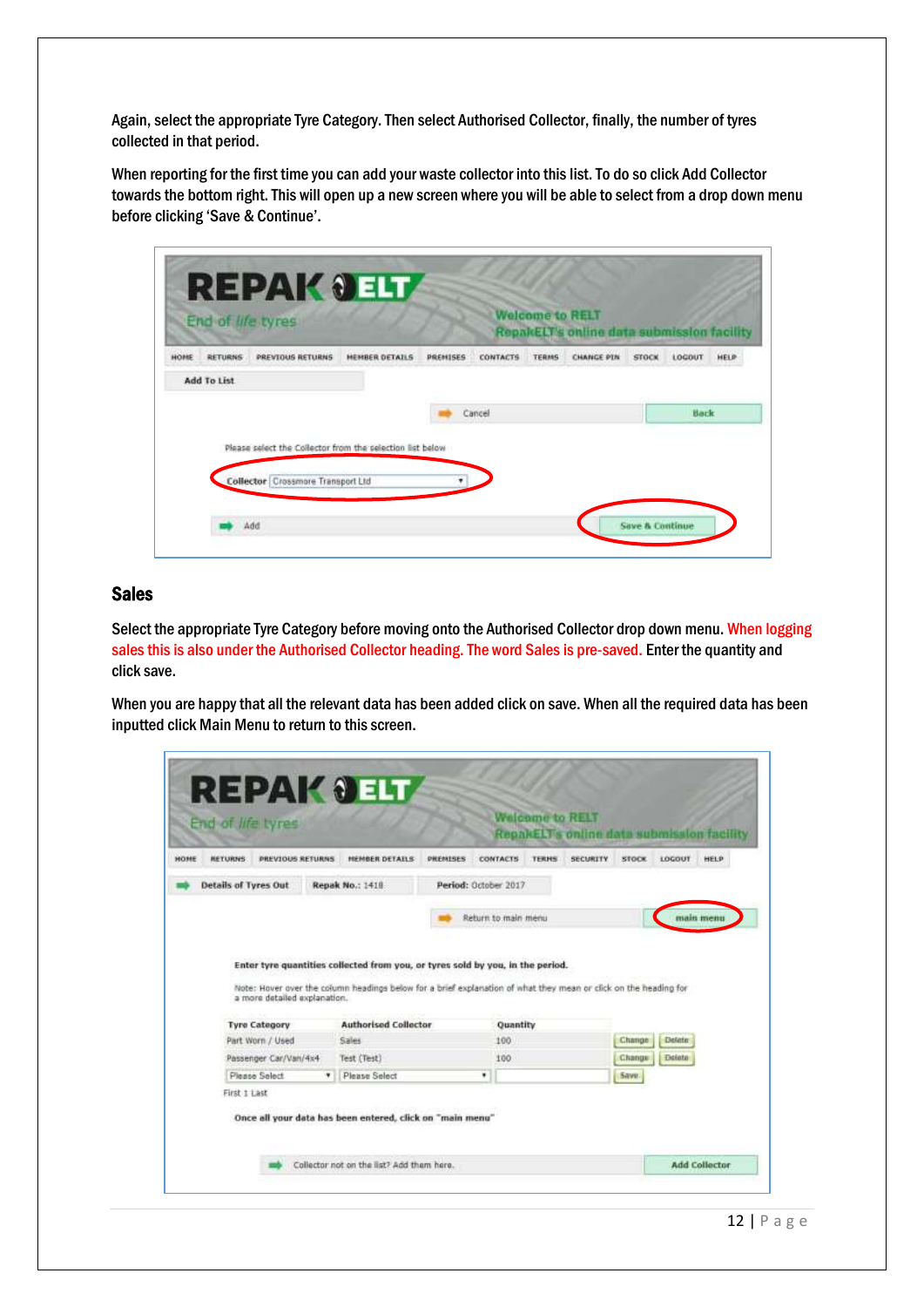## <span id="page-12-0"></span>4. Review and submit the details

At this stage you should have reported all the relevant information for your return. The first three lines should now all be green with Review in blue. Everything can still be edited at this point.

| End of life tyres                           |                                                  |          |                                 | <b>Walcome to RELT</b><br>RepakELT's online data submission facility |                  |        |      |
|---------------------------------------------|--------------------------------------------------|----------|---------------------------------|----------------------------------------------------------------------|------------------|--------|------|
| HOME<br><b>RETURNS</b>                      | <b>PREVIOUS RETURNS</b><br><b>HEHBER OFTAILS</b> | PREMISES | <b>CONTACTS</b><br><b>TERHS</b> | <b>SECURITY</b>                                                      | <b>STOCH</b>     | LOCOUT | HELP |
| <b>Main Menu</b>                            | Repak No.: 1418                                  |          | Period: October 2017            |                                                                      |                  |        |      |
| Name: Repak ELT Test Account                |                                                  |          |                                 |                                                                      |                  |        |      |
| Please complete the steps below in sequence |                                                  |          |                                 |                                                                      |                  |        |      |
| 1.                                          | Enter the details of the Tyres In                |          |                                 | Tyres In                                                             |                  |        |      |
| 2.                                          | Enter the number of ELVs.                        |          |                                 | ELVN.                                                                |                  |        |      |
| 3.                                          | Enter the details of the Tyres Out               |          |                                 |                                                                      | <b>Tyres Out</b> |        |      |
|                                             |                                                  |          |                                 |                                                                      |                  |        |      |

After selecting Review the Return Summary is displayed. When you are certain you are finished click on Submit. This is sent to Repak ELT. After submitting there is an option to print the reporting.

| <b>Each of War Avenue</b>                                                                          |                                                                 | Welcome to MELT                     | <b>ANELY's million didly automaked</b> |
|----------------------------------------------------------------------------------------------------|-----------------------------------------------------------------|-------------------------------------|----------------------------------------|
|                                                                                                    | SERVICE - PREVENCE RETURNS - MISSON SERVICE                     | PREMIER EDATACTS TERRA GEORGY TTOOL | DOORF HELP                             |
| <b>Bestew Return</b>                                                                               | Report West 1418                                                | Rented: October 2017                |                                        |
|                                                                                                    |                                                                 | School His return                   | Sebest                                 |
|                                                                                                    |                                                                 | Rature to expe issued.              | <b>Mada Photo:</b>                     |
| Faguk ELT Tust Account<br>Sebestind By Jake<br>Exeted Details<br>Turses To:<br>sites.<br>Tyres Out | Betterne Period, Grasber 2017<br>$-164$<br>$-100$<br><b>JIM</b> |                                     |                                        |
| Beturn Notes                                                                                       |                                                                 |                                     |                                        |
| <b>Behan Details</b>                                                                               |                                                                 |                                     |                                        |
| Debath of Tyres In                                                                                 |                                                                 |                                     |                                        |
| Fort Write / Used General Public                                                                   | Tate Category Source  Chantilly<br>386                          |                                     |                                        |
| Debails of Tyres Out                                                                               | <b>DATE</b><br>$11 - 11$                                        |                                     |                                        |

Your information now becomes locked down and read-only. If you would like to view your return then click on Previous Returns in the grey toolbar. If you notice any errors you should email Repak ELT with information relating to the error and the correct information that should replace it.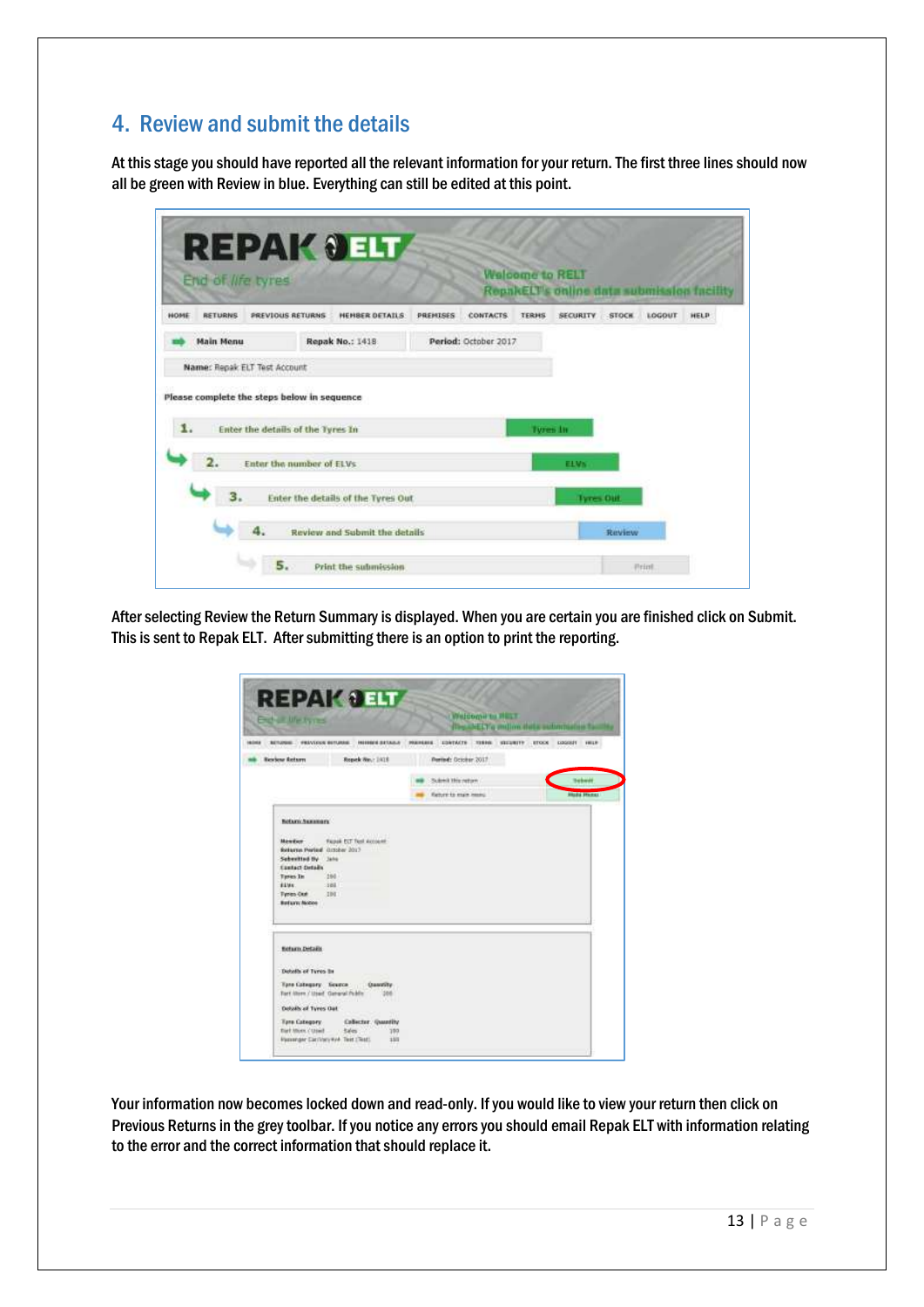## <span id="page-13-0"></span>Previous Returns

Previous returns will become available to view, click on this tab and all your historical reporting will be available below. You can click on whichever report you like and all associated data will be presented.



| December 2015    |  |  |
|------------------|--|--|
| March 2016       |  |  |
| March 2017       |  |  |
| · September 2017 |  |  |

#### <span id="page-13-1"></span>Member Details

If there are any details which may require updating such as a change of Main Premises, a phone number/ email address, etc. you can edit this information.

| End of life tyres<br>HONE<br><b>RETURNS</b> | MEMBER DETAILS<br>PREVIOUS RETURNS               | PREMISES<br><b>CONTACTS</b> | <b>Welcome to RELT</b><br>RepakELT's online data submission facility<br><b>CHANGE PIN</b><br><b>TERMS</b> | LOGOUT<br>UPLOAD |
|---------------------------------------------|--------------------------------------------------|-----------------------------|-----------------------------------------------------------------------------------------------------------|------------------|
| <b>Member Details</b>                       | <b>Repak No.: 1418</b>                           |                             |                                                                                                           |                  |
| Name*                                       | The Repak Tyre Company (TEST)                    | <b>Registration</b><br>No.  | 5555555                                                                                                   |                  |
| <b>Trading As</b>                           | Repak Tires                                      | Telephone                   | (01) 4618600                                                                                              |                  |
| Address <sup>®</sup>                        | Red Cow Interchange Estate<br>1. Ballymount Road | Email                       | info@repakelt.ie                                                                                          |                  |
|                                             | Clondalkin                                       | Website                     | www.repakelt.ie                                                                                           |                  |
|                                             |                                                  | <b>VAT Number</b>           | <b>IE111111E</b>                                                                                          |                  |
|                                             |                                                  | <b>Local Authority</b>      | South Dublin County Council *                                                                             |                  |
| County                                      | Dublin 22<br>٠                                   |                             |                                                                                                           |                  |
| Country*                                    | Ireland<br>۰                                     |                             |                                                                                                           |                  |

## <span id="page-13-2"></span>Premises

If you need to change a premises in any way you can do so here. If the premises is no longer dealing in tyres or waste tyres then click on deactivate. If you have another premises a new premises then you can add it here.